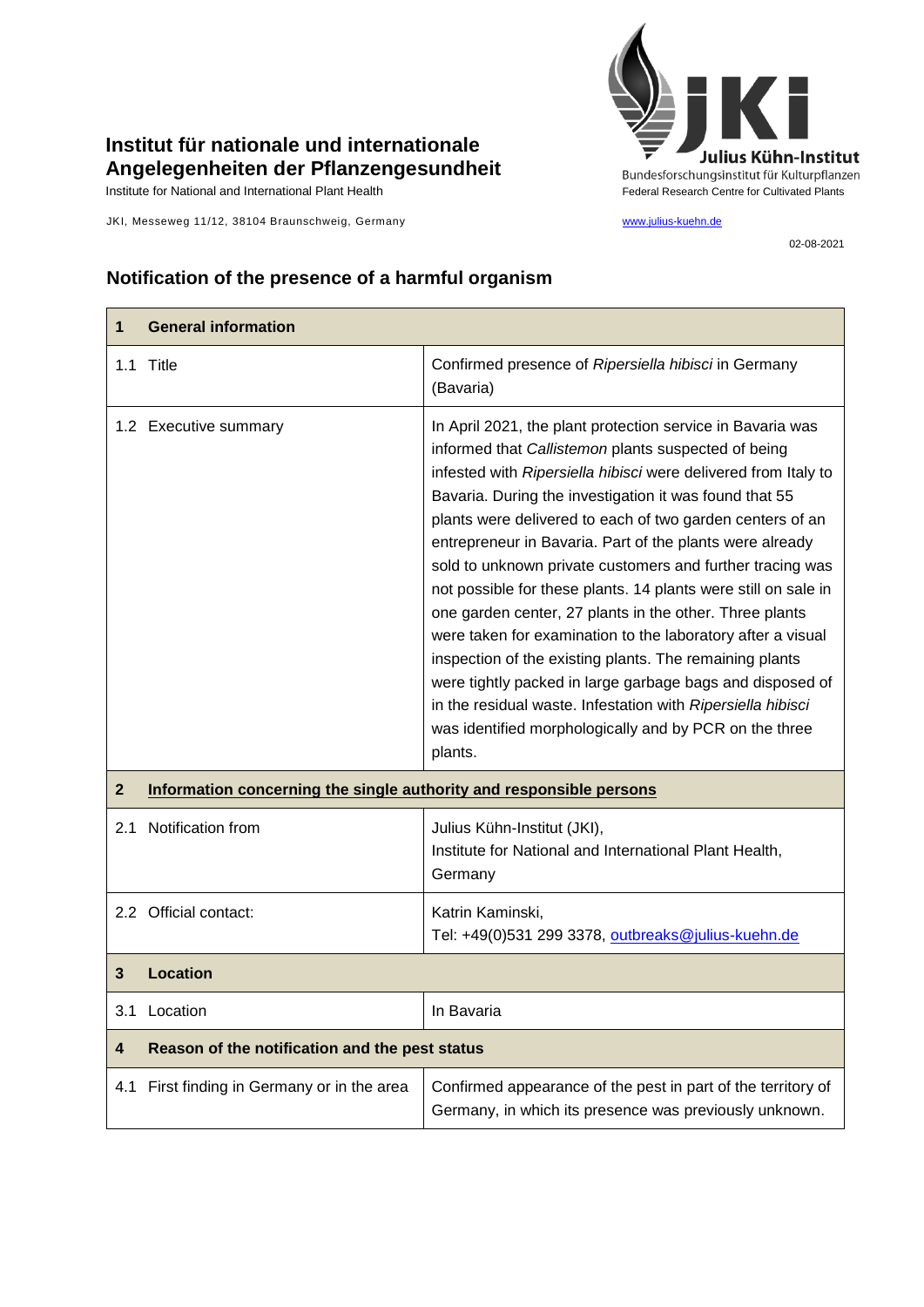|     | 4.2 Pest status of the area where the<br>harmful organism has been found<br>present, after the official confirmation.                 | Transient, under eradication                                                                                                                                                          |  |
|-----|---------------------------------------------------------------------------------------------------------------------------------------|---------------------------------------------------------------------------------------------------------------------------------------------------------------------------------------|--|
|     | 4.3 Pest status in Germany before the<br>official confirmation of the presence, or<br>suspected presence, of the harmful<br>organism. | Transient, under eradication                                                                                                                                                          |  |
|     | 4.4 Pest status in Germany after the<br>official confirmation of the presence of<br>the harmful organism.                             | Transient, under eradication                                                                                                                                                          |  |
| 5   | Finding, sampling, testing and confirmation of the harmful organism                                                                   |                                                                                                                                                                                       |  |
| 5.1 | How the presence or appearance of<br>the harmful organism was found.                                                                  | Trace back and forward inspection related to the specific<br>presence of the pest concerned.                                                                                          |  |
|     |                                                                                                                                       | Germany was informed as part of trace-forward<br>investigations that Callistemon plants have been delivered<br>from Italy to Germany possibly infested with Ripersiella<br>hibisci.   |  |
|     | 5.2 Date of finding:                                                                                                                  | 26-04-2021                                                                                                                                                                            |  |
|     | 5.3 Sampling for laboratory analysis.                                                                                                 | Date of sampling: 10-05-2021                                                                                                                                                          |  |
|     |                                                                                                                                       | 3 plants were taken for examination to the laboratory.                                                                                                                                |  |
|     | 5.4 Name and address of the Laboratory                                                                                                | Bayrische Landesanstalt für Landwirtschaft (LfL) - Institut<br>für Pflanzenschutz<br>Lange Point 10<br>85354 Freising<br>Germany<br>Julius Kühn-Institut - Institut für nationale und |  |
|     |                                                                                                                                       | internationale Angelegenheiten der Pflanzengesundheit<br>Messeweg 11-12<br>38104 Braunschweig<br>Germany                                                                              |  |
|     | 5.5 Diagnostic method                                                                                                                 | According to peer reviewed protocols PM 7/55 (1) -<br>Rhizoecus hibisci.                                                                                                              |  |
|     | 5.6 Date of official confirmation of the<br>harmful organism's identity.                                                              | 16-06-2021                                                                                                                                                                            |  |
| 6   | Infested area, and the severity and source of the outbreak in that area                                                               |                                                                                                                                                                                       |  |
| 6.1 | Characteristics of the infested area<br>and its vicinity.                                                                             | Physically closed conditions: greenhouse                                                                                                                                              |  |